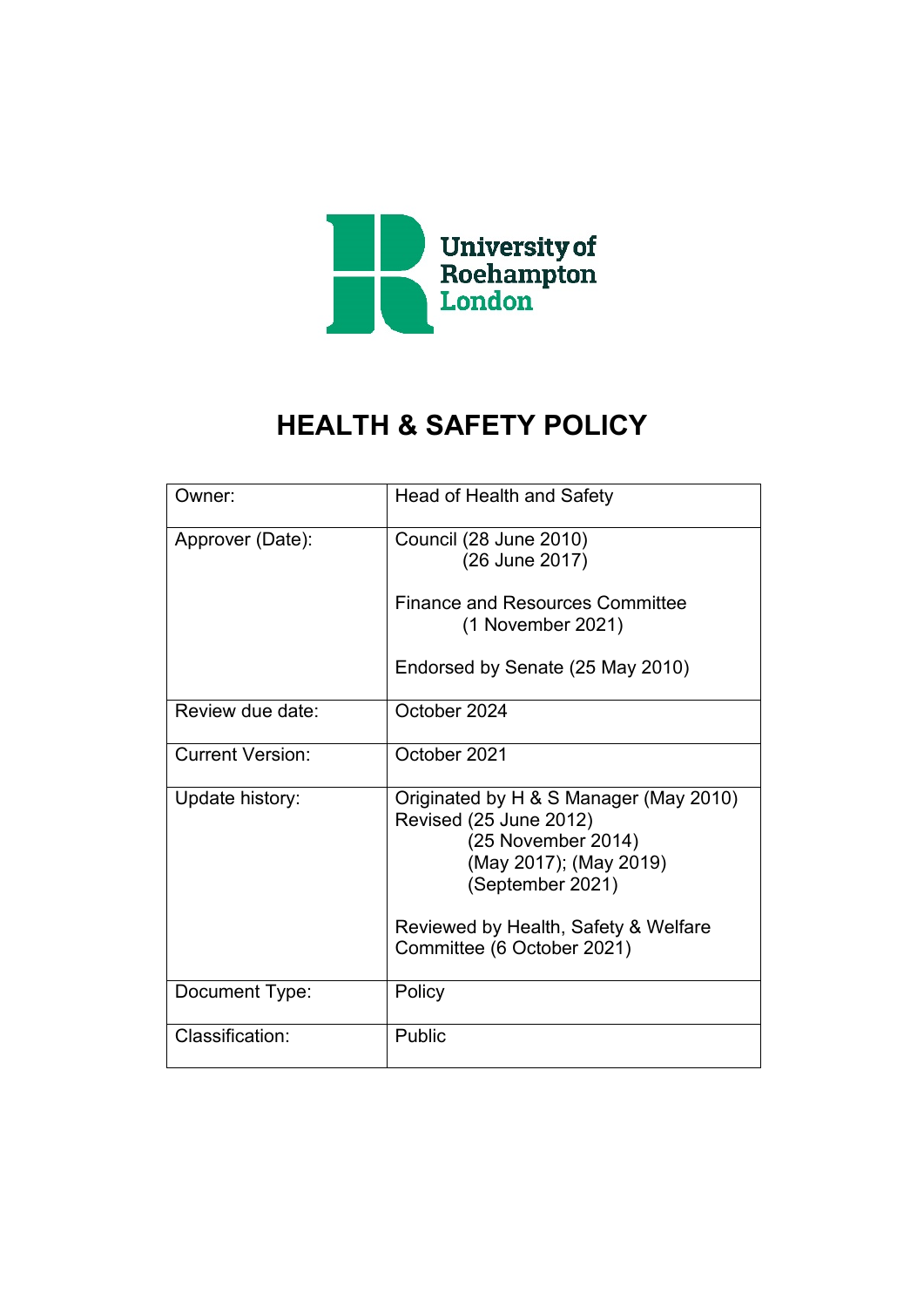# **VICE CHANCELLOR'S STATEMENT OF INTENT**

The University of Roehampton is committed to providing a healthy and safe environment for work and study. It aims for progressive improvement in health and safety performance leading to standards beyond the legal minimum requirements. To achieve this, we will ensure that health and safety is integrated with other core management functions in order to meet all relevant statutory health and safety requirements.

The University aims to:

- Take responsibility for the health, safety and welfare of employees and students and the health and safety of others affected by our undertakings;
- Identify work-related hazards arising from our undertakings and take precautions to reduce the risk of injury and ill health to the lowest reasonably practicable level;
- Investigate and learn from accidents and work-related ill health, including near miss events, share experience and best practice across Departments and Colleges and strive to continuously improve health and safety performance;
- Ensure employees, students and contractors are informed about work-related hazards and employees and students receive appropriate health and safety training and are provided with any necessary personal protective equipment;
- Engage and consult with employees on matters concerning their health, safety and welfare and provide access to occupational health advice and support;
- Communicate and cooperate with other organisations where we share a site or premises, including the Roehampton Students Union, GLION and other partnership organisations, to ensure risk assessments take account of each other's operations;
- Implement appropriate emergency procedures for fire, injury or ill-health, and other situations causing imminent danger;
- Provide and maintain safe plant equipment and machinery, and ensure safe storage and use of substances;
- Maintain adequate levels of public and employee liability insurance;
- Develop a culture of ownership and responsibility for health and safety across the University and strive to be an exemplar within the higher education sector.

Vice Chancellor For and on behalf of the University of Roehampton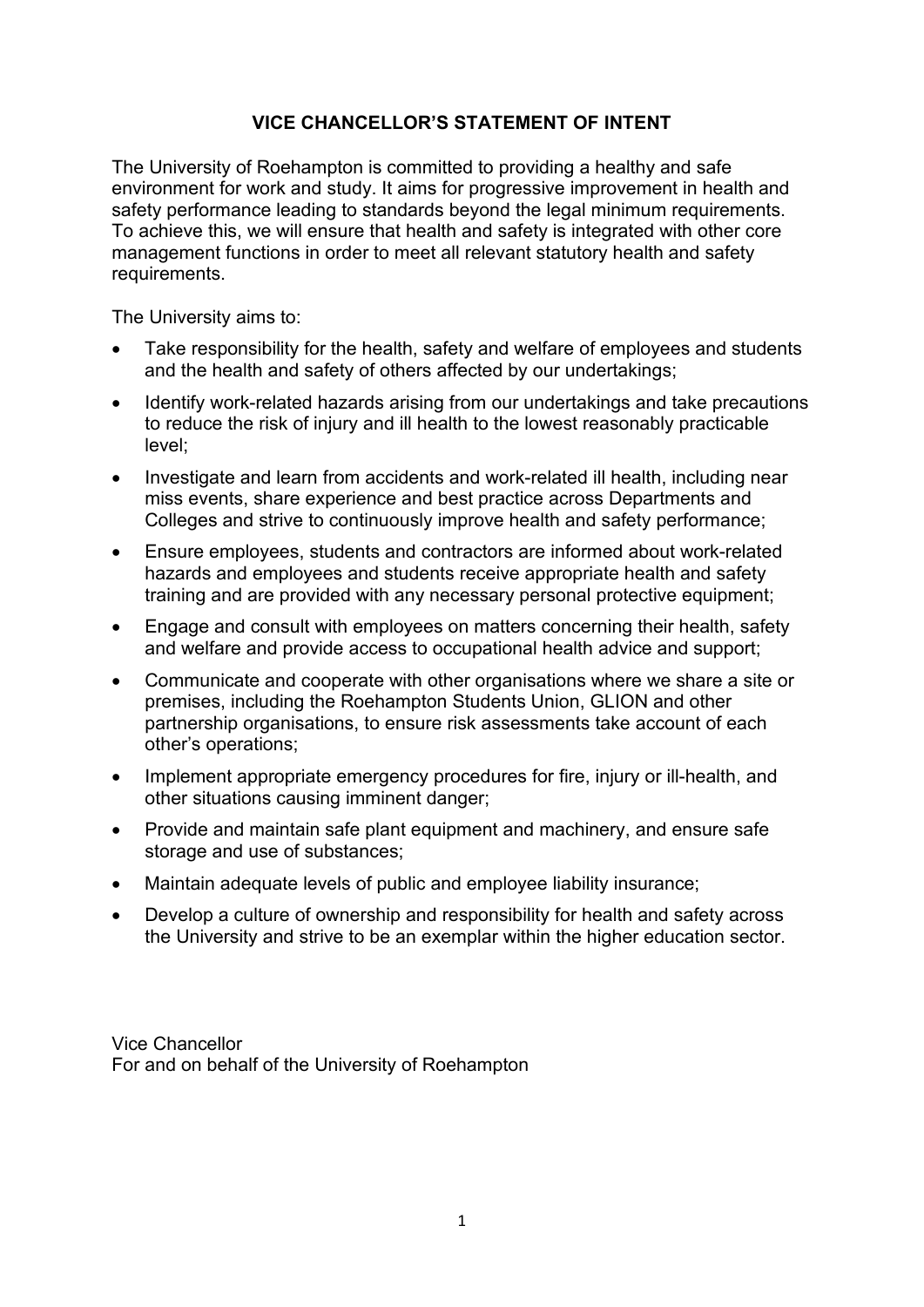| 1.   |                                                                                 |  |
|------|---------------------------------------------------------------------------------|--|
| 2.   |                                                                                 |  |
| 2.1  |                                                                                 |  |
| 2.2  |                                                                                 |  |
| 2.3  | Academic Department Committees and Professional Department meetings 4           |  |
| 2.4  | Health, Safety and Welfare Sub-Committees and Health and Safety Forums  4       |  |
| 2.5  |                                                                                 |  |
| 2.6  |                                                                                 |  |
| 2.7  |                                                                                 |  |
| 2.8  |                                                                                 |  |
| 2.9  |                                                                                 |  |
| 2.10 | Deans of Academic Schools and Faculties, and Directors of Professional Services |  |
| 2.11 |                                                                                 |  |
| 2.12 |                                                                                 |  |
| 2.13 |                                                                                 |  |
| 2.14 |                                                                                 |  |
| 2.15 |                                                                                 |  |
| 2.16 |                                                                                 |  |
| 2.17 |                                                                                 |  |
| 2.18 |                                                                                 |  |
| 2.19 |                                                                                 |  |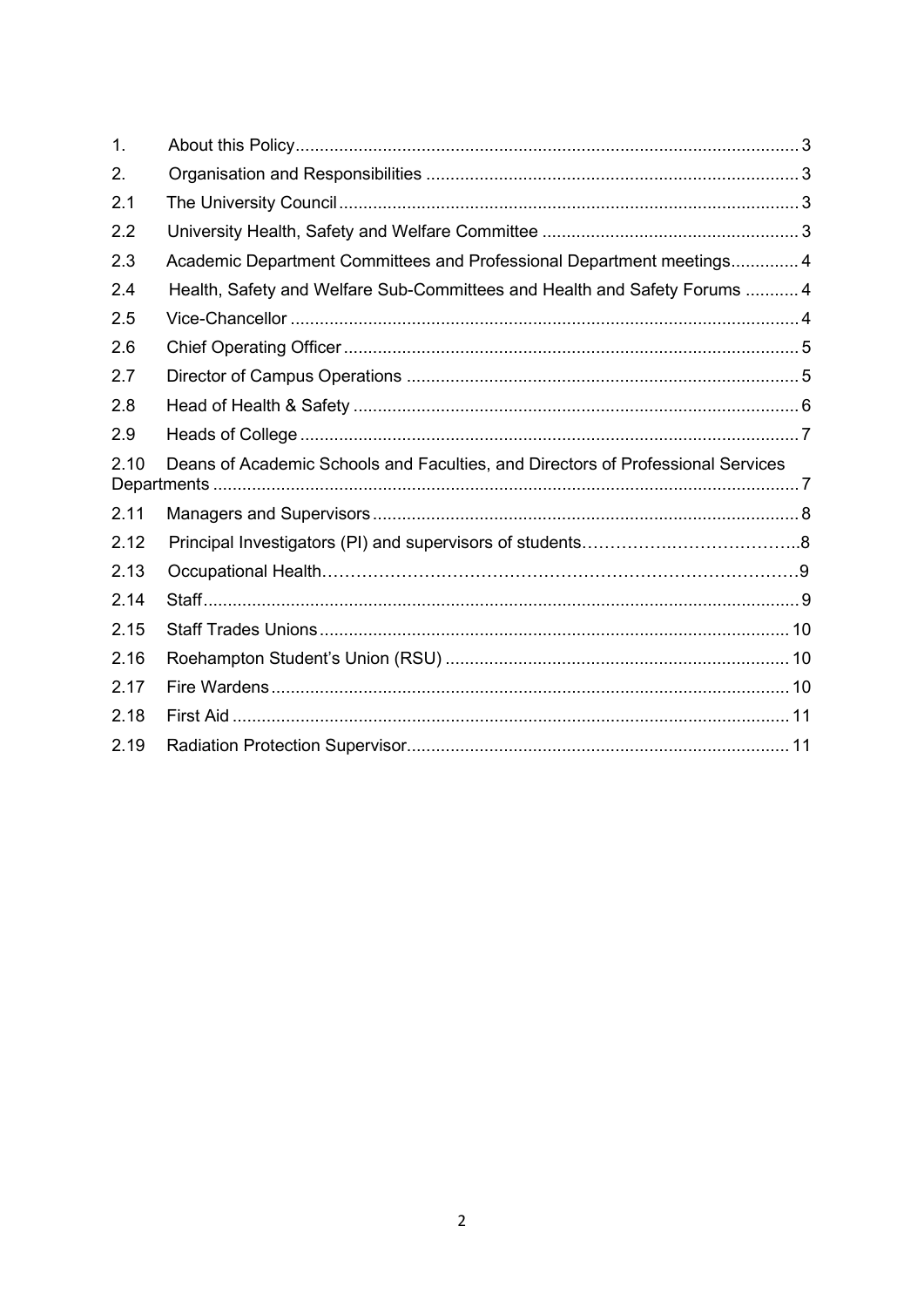# **HEALTH & SAFETY POLICY**

# <span id="page-3-0"></span>**1. About this Policy**

This policy sets out the University's commitment to health and safety and details how work-related risks are managed, reviewed and monitored across the University. It applies to all University activities, wherever they take place, and to all sites and premises under the control of the University. The University will review this policy regularly, at least every 3 years, and revise it whenever necessary and bring it to the notice of its employees.

Individual employees are accountable for their actions in relation to Health and Safety. Failure to observe this policy and the supporting procedures could lead to investigation and potential for formal sanction up to and including dismissal dependent upon circumstances.

A chart setting out the University's Health and Safety Organisational Structure is attached at Appendix 1.

The full content of the policy is available on the University Staff Portal and members of staff should refer to the Staff Portal for the most up-to-date version of the policy.

The policy will be reviewed biennially by the Head of Health and Safety, or earlier if there are any significant changes to relevant legislation or to the organisation, activities or risks affecting the University.

References:

Accident reporting and Investigation Procedure Safe Driving at Work Procedure

#### <span id="page-3-1"></span>**2. Organisation and Responsibilities**

#### <span id="page-3-2"></span> **2.1 The University Council**

The University Council has ultimate responsibility for health and safety matters across the University and has delegated executive responsibility for the development and implementation of this policy to the Vice-Chancellor.

The University Council shall receive a health and safety report from the University Health, Safety and Welfare Committee annually and approve the University Health and Safety Policy and all related policies affecting health, safety and welfare at the University as required by the committee.

The University Council shall consider the health and safety implications of strategic decisions and ensure that emergency planning arrangements are kept up to date.

#### <span id="page-3-3"></span> **2.2 University Health**, **Safety and Welfare Committee**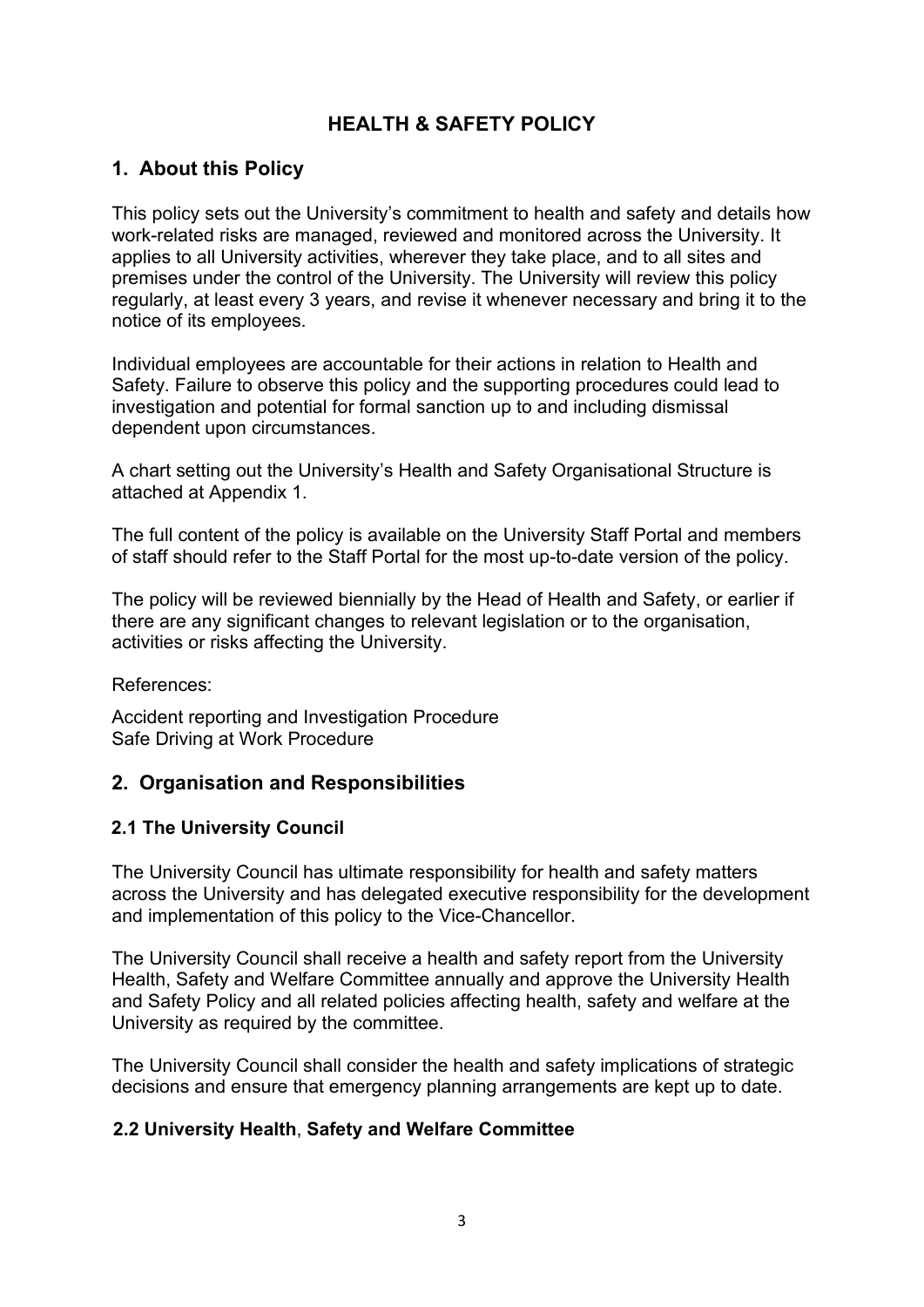The University Health & Safety Committee (the "Committee") shall establish the health and safety standards and objectives for the University.

The Committee shall keep this policy under review; review the health and safety performance measures identified in the Health & Safety Strategy, monitor compliance with the policy by University Colleges and Departments; and report at least annually to the University Council. The Committee shall be aided and advised by the Head of Health and Safety in the performance of its aforementioned duties.

The Chair of the Health, Safety and Welfare Committee shall be appraised of any serious health and safety incidents or risks as soon as they are identified.

#### <span id="page-4-0"></span> **2.3 Academic Department Committees and Professional Department meetings**

Health and Safety shall be a standing agenda item for all academic department committees and professional department meetings, to ensure that matters concerning health, safety and welfare can be brought to the attention of senior managers.

Health and safety matters that are brought to these committees and meetings that have a wider impact than the department, or require resources beyond the scope of the committees and meetings, shall be escalated to the Health and Safety Committee for wider consideration.

#### <span id="page-4-1"></span>**2.4 Health, Safety and Welfare Sub-Committees and Health and Safety Forums**

The committee can adopt health and safety sub-committees created within individual departments or schools, where it is considered necessary to maintain oversight of effective risk management by the sub-committee.

Health and Safety Forums can be established by the Head of Health and Safety to enable communication and consultation with employees and to ensure that the health and safety standards established by the Committee are being achieved.

#### <span id="page-4-2"></span>**2.5 Vice-Chancellor**

- The Vice-Chancellor is responsible for the overall implementation of this policy and shall ensure that appropriate resources and systems are in place and senior managers and other staff adequately discharge their duties in accordance with this policy.
- The Vice-Chancellor is advised on health and safety matters by the Chief Operating Officer, the Head of Health and Safety, and the Health, Safety and Welfare Committee.
- Health and Safety shall be a standing agenda item on the University Executive Board (UEB) agenda to allow the Estates and Campus Services department, or the Head of Health and Safety, to apprise UEB members of any significant health and safety issues.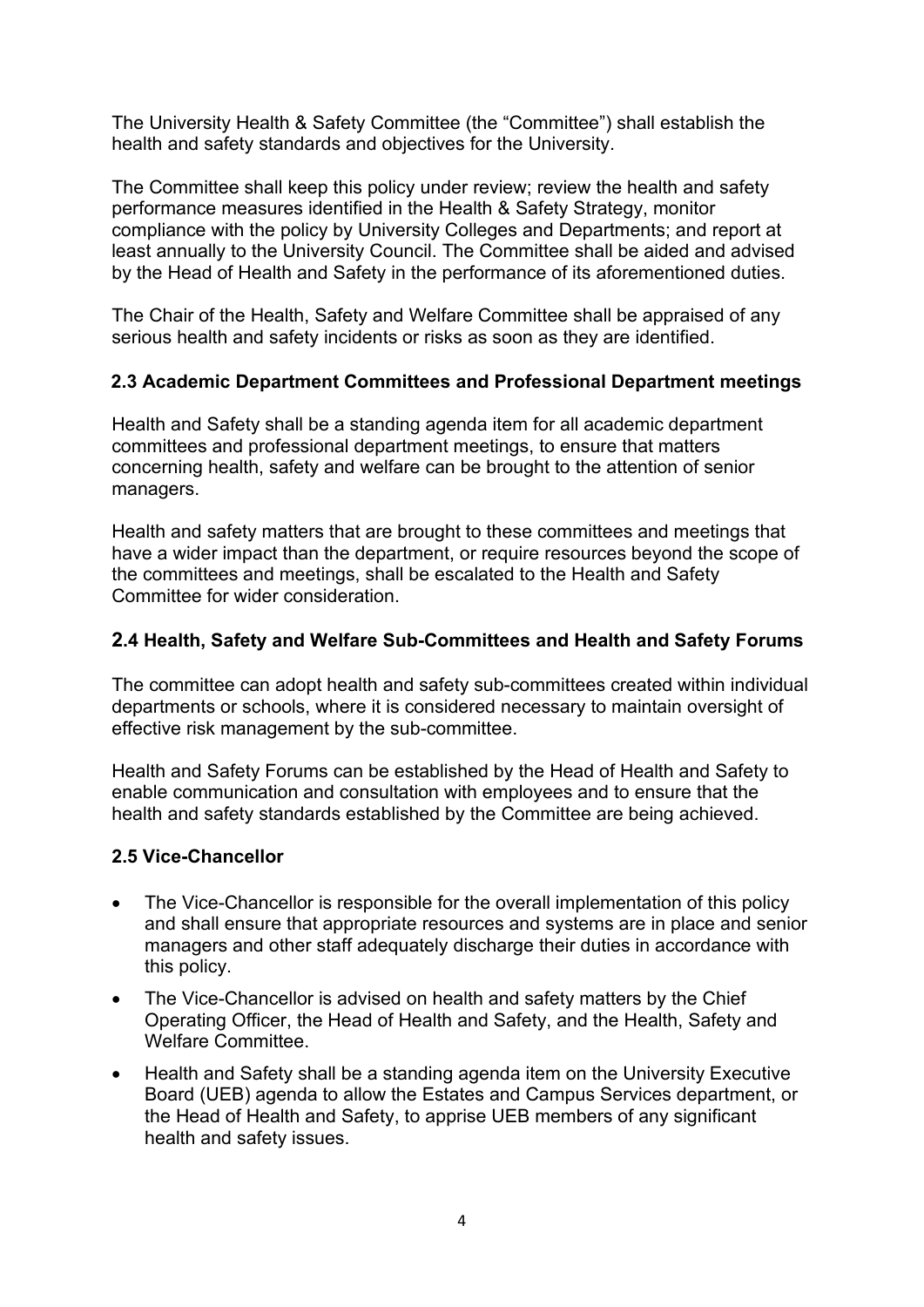# <span id="page-5-0"></span>**2.6 Chief Operating Officer**

The Chief Operating Officer is responsible for ensuring the University is supported with competent advice and assistance to meet its statutory health and safety duties. The Chief Operating Officer shall ensure that:

- There is an effective policy for health and safety that is reviewed when necessary and at least biennially, to ensure it remains relevant and fit for purpose.
- Adequate resources, including suitably competent personnel, are provided to fulfil the requirements of the policy.
- The University maintains sufficient awareness of the health and safety legislation governing its operations to ensure the policy and all supporting procedures will fulfil statutory requirements.
- There are suitable arrangements for consulting employees on matters affecting their health, safety and welfare and informing them about changes to the policy and procedures.
- Employees are provided with information about work-related hazards and any training necessary to ensure they can work safely.
- Sufficient resources are allocated to allow for the elimination or control of known hazards and to safeguard against the introduction of new risks, including the provision of any necessary personal protective equipment.
- Any individual failing to adequately discharge their health and safety responsibilities is dealt with appropriately, including application of the University's disciplinary procedures where appropriate.
- The implementation of the health and safety policy is effective.
- Risk assessments are undertaken, reviewed and action plans are agreed and implemented.
- Effective systems of communication for health and safety are provided.
- Regular inspections of the premises and plant are made and records kept.
- Any issues presenting a risk to health and safety are reported to the Head of Health & Safety.

#### <span id="page-5-1"></span>**2.7 Director of Campus Operations**

The Director of Campus Operations is responsible for ensuring compliance with all statutory obligations concerning the estate and grounds. The Director of Campus Operations shall ensure that:

- Adequate resources, including suitably competent personnel, are provided to fulfil all relevant statutory obligations.
- Sufficient resources are allocated to allow for the elimination or control of known hazards and to safeguard against the introduction of new risks, Risk assessments are undertaken, reviewed and action plans are agreed and implemented.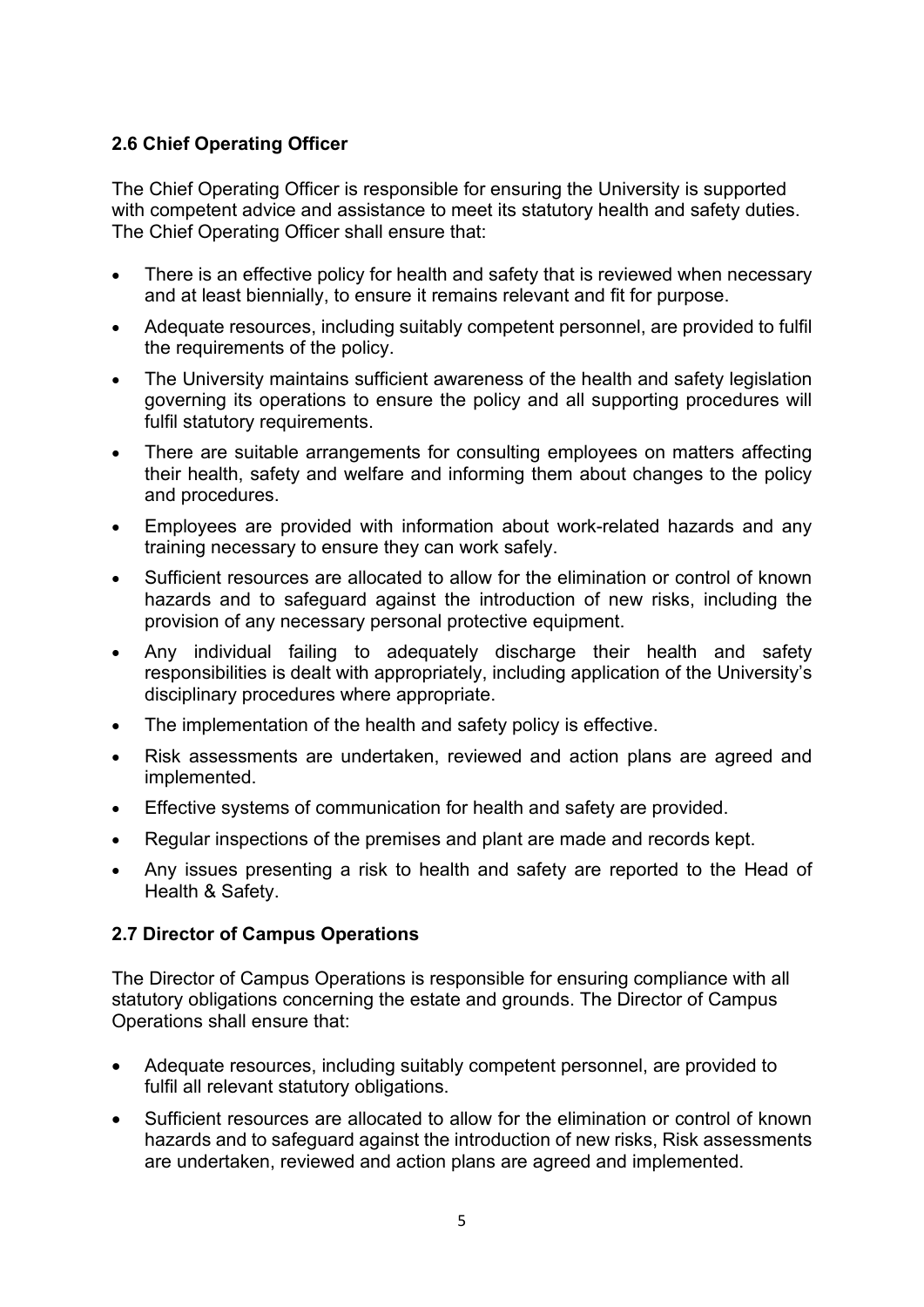- Contractors are managed effectively and permit to work procedures are adhered to.
- Statutory Inspections and all relevant corrective actions are implemented for maintenance of lifts, lifting equipment, suspended access equipment, hot and cold-water systems, work equipment, electricity, gas and pressure systems etc. and are duly completed.
- All necessary records are kept in accordance with the University document retention policy and can be retrieved when required.
- Any issues presenting a risk to health and safety are reported to the Head of Health & Safety.
- The Head of Campus Security in consultation with the Fire, Health and Safety Advisor, is responsible for fire safety compliance: All fire alarm systems, passive fire protection, fire detection systems and fire signage are compliant with the current legislation and best practice.

#### <span id="page-6-0"></span>**2.8 Head of Health & Safety**

Day-to-day responsibility for health and safety matters lies with the Head of Health and Safety, reporting to the Director of HR. Together with the Health and Safety Advisors, the Head of Health and Safety works closely with staff and students across the University to achieve effective control of health and safety risks and a proactive health and safety culture. The Head of Health and Safety is responsible for:

- Providing advice on strategic and operational health and safety issues and developing and recommending policies, procedures and compliance strategies in line with best practice to ensure that the University complies with its obligations under health and safety legislation, supporting the health and safety risk assessment process, for example, providing training to ensure that line managers identify workplace hazards and that sufficient precautions are put in place to prevent injury and ill health.
- Providing information and advice to assist staff to fulfil their health and safety duties and keeping it up to date with changes in legislation and best practice within the University Sector.
- Recommend, coordinate or deliver training to ensure staff and students can understand and fulfil their health and safety responsibilities and duties, and advise on the scope of specialist health and safety training sourced elsewhere.
- Preparing and delivering a scheme of audits and inspections to monitor how effectively health and safety is managed by all parts of the University.
- Ensuring staff are consulted on matters affecting their health, safety and welfare, including liaison and consultation with elected trades union representatives and staff elected health and safety representatives.
- Liaising with the Roehampton Students' Union on matters affecting student health and safety.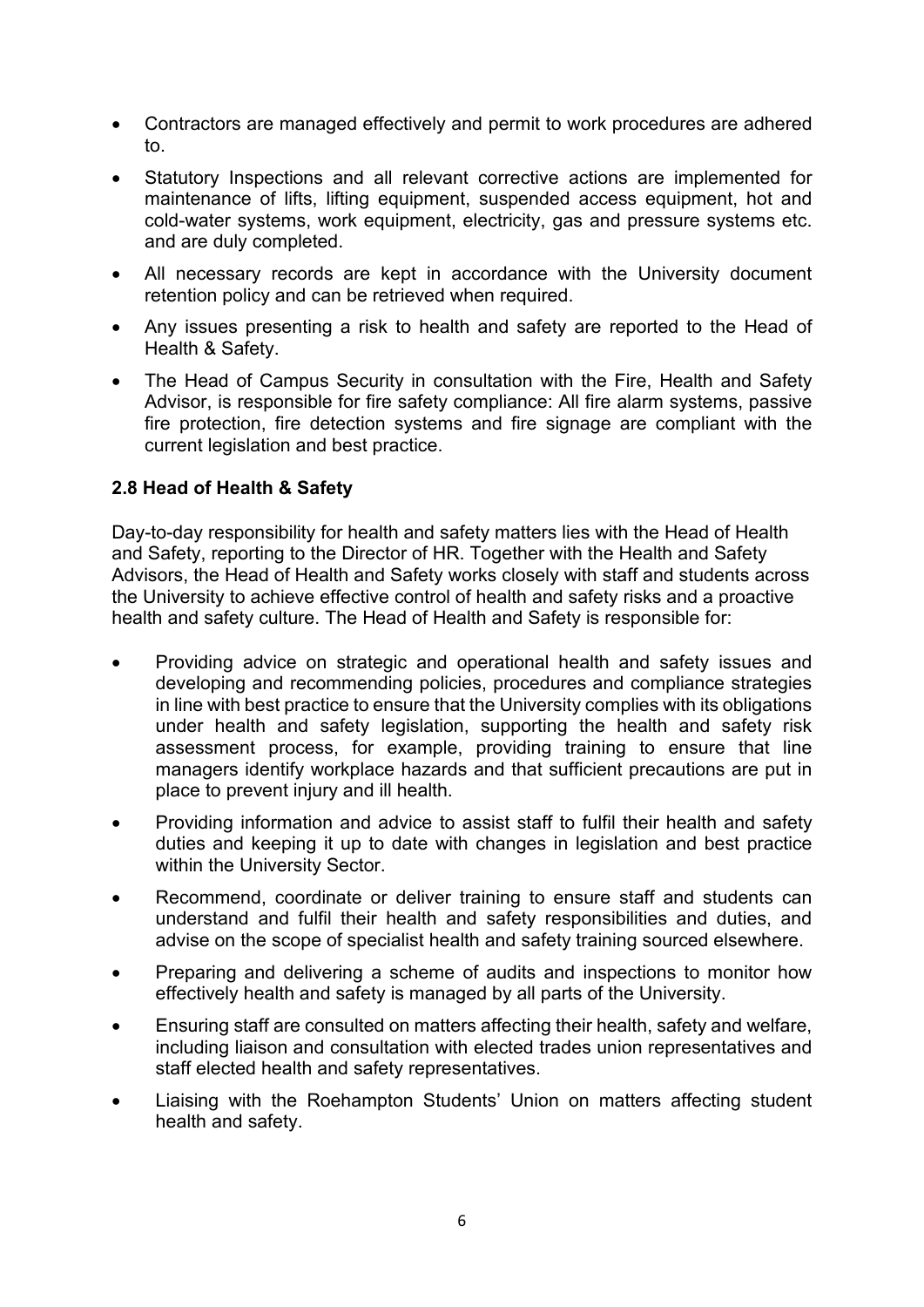- To attend the Health, Safety and Welfare Committee meetings as the competent person advising the University on compliance with occupational health and safety legislation and sector best practice.
- Supporting the Director of Campus Operations and the Head of Technical Compliance to ensure that statutory inspections and fire regulations are adhered to.
- Supporting the Head of Security and Logistics to ensure that first aiders are suitably qualified, and first aid facilities are adequately equipped and maintained.
- Ensuring that accidents, near misses and cases of work-related ill health and disease are recorded and investigated.
- Administering the accident reporting system and reviewing its data for measuring performance and identifying trends and investigating significant accidents and reports under the Reporting of Injuries, Diseases and Dangerous Occurrences Regulations 2013 (RIDDOR) on behalf of the University
- All necessary liaison with health and safety and fire safety enforcement officers and providing support for any related visits or interventions.

In all cases and at all times, the Head of Health and Safety shall make the Vice-Chancellor aware of any serious health and safety incidents and risks as soon as they are identified.

#### <span id="page-7-0"></span>**2.9 Heads of College**

Heads of College are responsible for managing the health and safety of their staff and students, and ensuring that health, safety and welfare risks are considered when planning any College events.

#### <span id="page-7-1"></span>**2.10 Deans of Academic Schools and Faculties, and Directors of Professional Services Departments**

Deans of academic schools and faculties, and directors of Professional Services departments have overall responsibility for the management of health and safety in their department or directorate, and for ensuring that members of their staff adequately discharge their duties and responsibilities in accordance with this policy.

Deans of Academic schools and faculties, and Directors of Professional Services Departments, shall work with their staff to:

- Ensure coordination with other Directors, Heads of Colleges and Deans regarding health and safety matters in circumstances where there is shared use of a site, e.g. where a school or faculty from one academic discipline or support function shares, temporarily or permanently, a building or facility jointly with another school, faculty or academic discipline.
- Ensure that suitable and sufficient risk assessments for activities within their schools and faculties are completed, including fieldwork, and that control measures and safe systems of work are implemented and in compliance with all relevant University policies.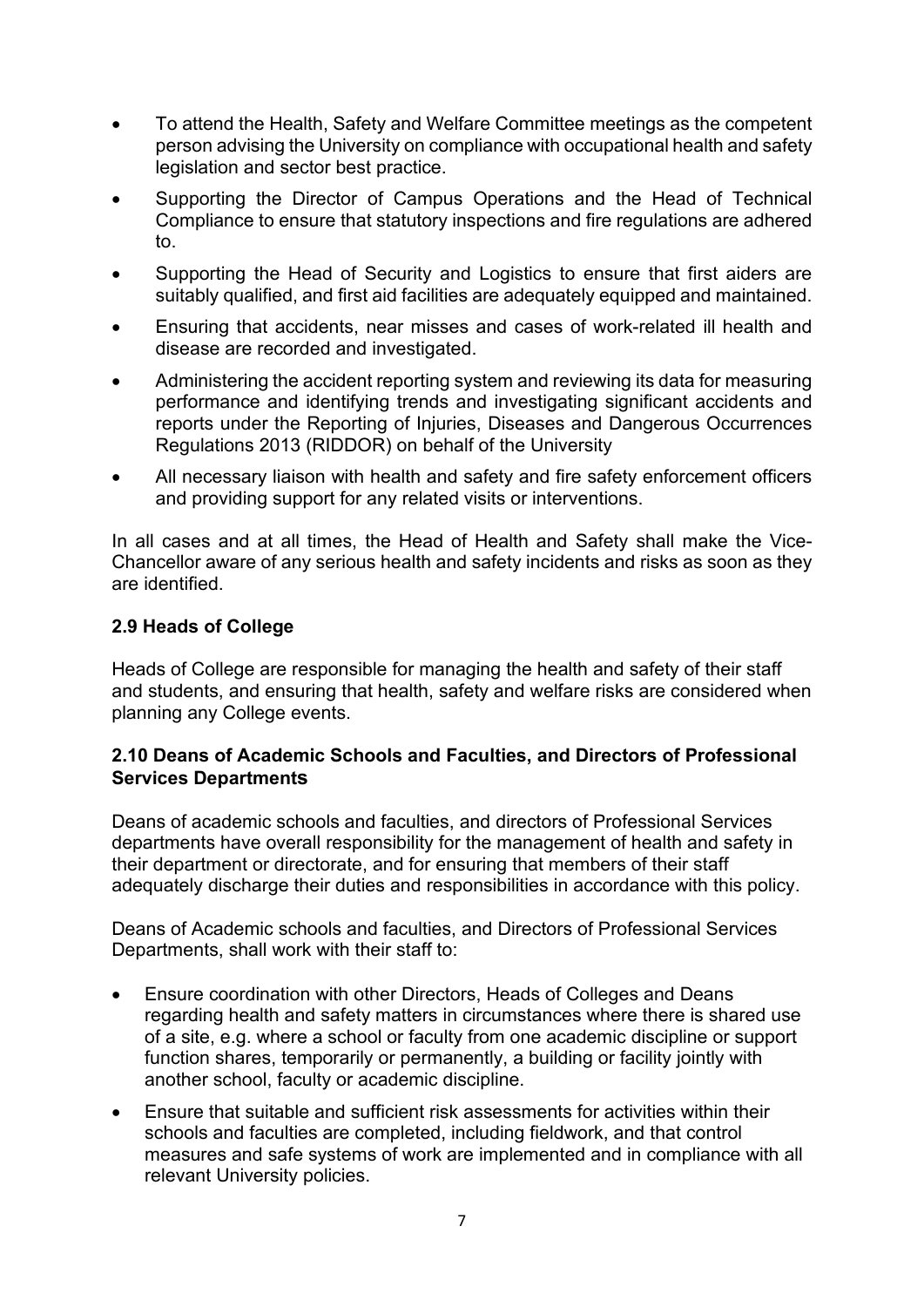- Ensure that new members of staff complete the mandatory University induction training modules within an appropriate timeframe and additional health and safety training needs are identified and acted upon for all staff members.
- Ensure that appropriate health and safety information, instruction, training and supervision is provided for their staff and visitors to their schools and faculties, including students.
- With support from the Health and Safety Office, lead accident investigations for incidents arising within their schools and faculties, agree suitable corrective actions and ensure closeout of these action to improve control measures to prevent recurrences.
- Establish clear lines of communication for dealing with health and safety issues within their schools and faculties, or directorate, including placing health and safety on the agenda of schools, faculties, or directorate meetings as a standing agenda item.

#### <span id="page-8-0"></span>**2.11 Managers and Supervisors**

Managers are responsible for ensuring that their staff adequately discharge their duties and responsibilities in accordance with this policy and should ensure that:

- Risk assessments for work activities within their area of responsibility are carried out.
- Appropriate precautions and safe systems of work are implemented.
- They provide necessary health and safety information, instruction, training and supervision for their staff, contractors and visitors.
- They establish clear lines of communication for dealing with health and safety issues including placing health and safety on the agenda of team or office meetings, and
- They ensure that accidents and near-miss incidents are reported and that they investigate promptly in accordance with current procedure.

#### **2.12 Principle Investigators (PI) and Supervisors of Students**

The Principal Investigators/Supervisors are responsible for:

- Ensuring health and safety arrangements (including the supervision, assessment of risks and training) are included in all phases of the projects, that is from planning to completion.
- Working with the Health & Safety Office to achieve the above arrangements.

#### **2.13 Occupational Health**

The Human Resources department provides the University's Occupational Health Service which is delivered by an external service provider. This includes the following responsibilities: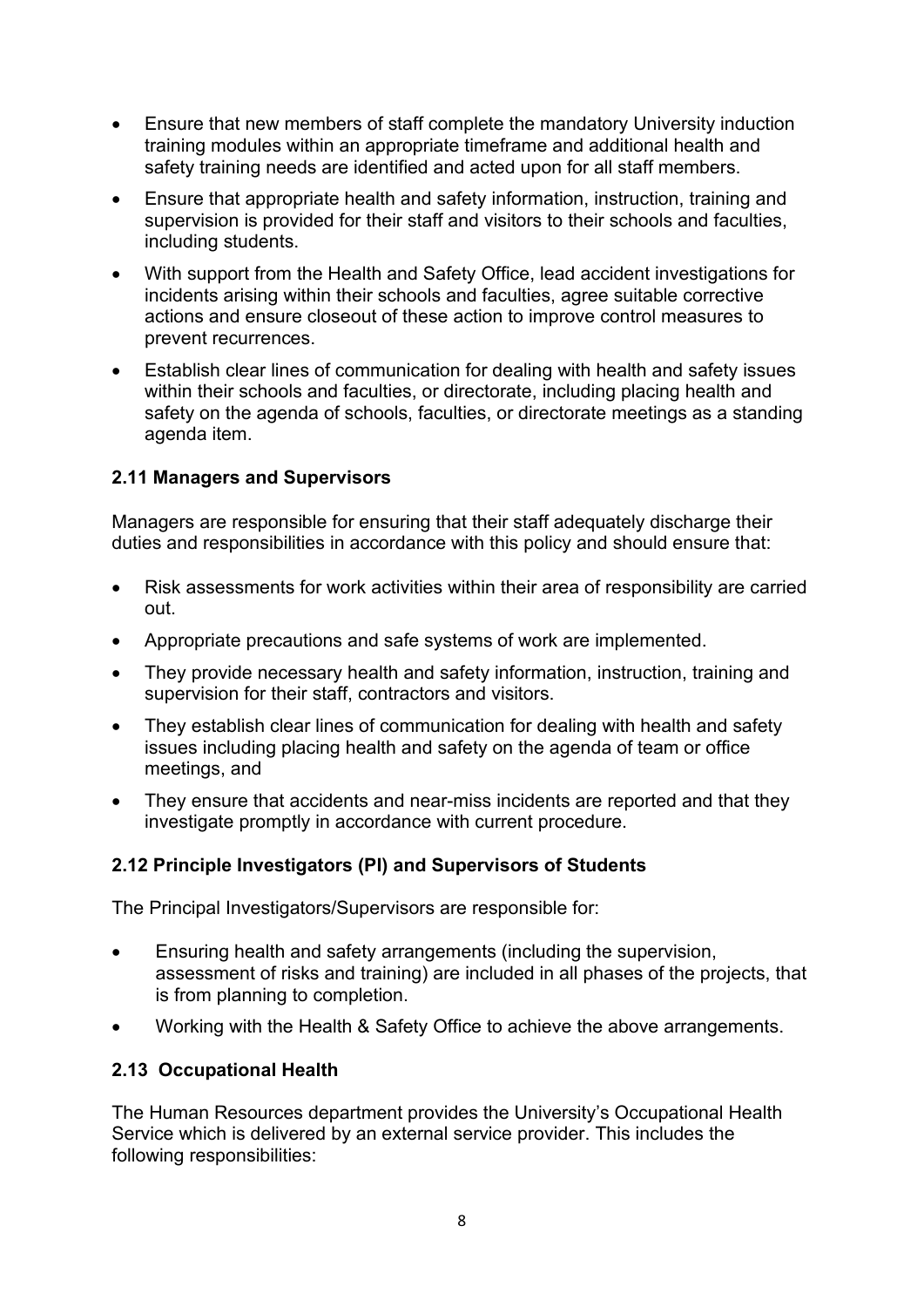- Advising management and employees on all matters relating to the effects of health on work and work on health.
- Ensuring a collaborative approach between OH service, HR and the University Health & Safety team and members of senior management, when necessary.
- Employment health assessments, staff wellbeing, fitness to return to work and illhealth retirement and liaising with Faculties/Directorates on involvement in individual arrangements.
- Providing a Health Surveillance programme to relevant staff, as identified in workplace risk assessment.
- Promoting staff wellbeing and prevention of illnesses and injuries arising from work activity.
- Providing periodic updates to the University Health, Safety and Welfare Committee and/or UEB, as required.

# <span id="page-9-0"></span>**2.14 Staff**

All University employees are expected to demonstrate a proactive commitment to working safely. Those with line management responsibilities shall be a positive role model to their staff. All employees of the University, including temporary and contracted workers, whether full or part-time shall:

- Comply with the University's health and safety policy and procedures and take care of not only their own health and safety, but that of any person who may be affected by their acts or omissions.
- Bring to the attention of their line manager any health and safety concerns or dangerous work situation.
- Familiarise themselves with all relevant information in the health and safety policy and any additional relevant procedures and to cooperate in the implementation of their contents.
- Comply with all instructions, working procedures, safety rules etc. which apply to their work and to work with due care and attention at all times.
- Never operate plant tools, equipment and vehicles or undertake any tasks unless trained and authorised to do so.
- Keep all plant tools, equipment and vehicles in their care in good condition and report any defects to the appropriate person immediately.
- Wear/use personal protective equipment in accordance with risk assessments and their training, and notify their line manager if it becomes lost, worn or deteriorates and may no longer function effectively.
- Report any situations creating serious and imminent danger to any person promptly to their line manager and where practicable, take immediate action to prevent serious harm.
- Ensure their work area is kept clean and tidy.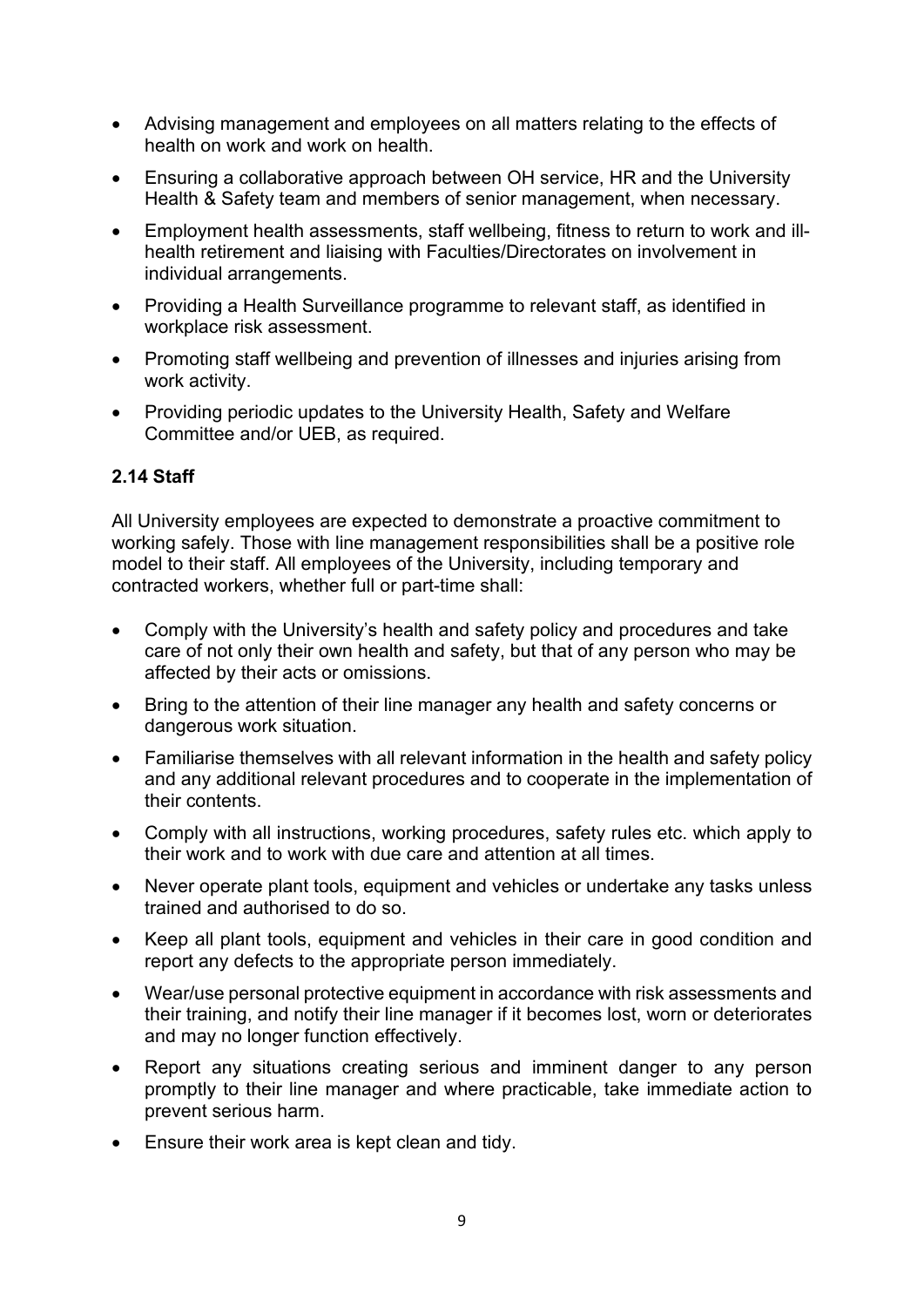- Never intentionally or recklessly interfere with or misuse anything provided in the interest of health, safety and welfare.
- Report all accidents, near misses or cases of work-related ill health to their Line Manager.
- Cooperate in the investigation of complaints, accidents, near misses and cases of occupational ill health.

#### <span id="page-10-0"></span>**2.15 Staff Trades Unions**

Elected representatives from recognised staff Trades Unions, currently UCU and GMB, are members of the Health, Safety and Welfare Committee and will also be entitled to attend any subordinate Health, Safety and Welfare Committees and forums established to support this committee.

Staff Trades Unions shall be consulted on all matters relating to their members' health, safety and welfare and are entitled to investigate accidents involving injury to their members, in accordance with statutory requirements.

The Health and Safety Office shall ensure that elected trades union representatives can access the University accident reporting system.

#### <span id="page-10-1"></span>**2.16 Roehampton Student's Union (RSU)**

The elected President of Roehampton Students' Union shall be a member of the University Health, Safety and Welfare Committee to represent the university student body.

The Roehampton Students' Union will fulfil their statutory duties as an employer and undertake appropriate prior risk assessments for their activities. They will also liaise in advance with the Health and Safety Office and the appropriate University Departments and Colleges with regard to their undertakings and activities.

The Roehampton Students' Union will cooperate and coordinate with the University of Roehampton to ensure each can fulfil their statutory duties, audit and risk assessments to take account of each other's operations.

#### <span id="page-10-2"></span>**2.17 Fire Wardens**

- As per the University Fire Safety Policy, the Heads of Department and Directors of Professional Services will cooperate with the Head of Health and Safety and/or the Fire, Health and Safety Advisor to ensure sufficient, suitably trained staff are available to act as fire wardens in each building.
- Fire Wardens shall direct and aid personnel to evacuate safely in the event of a fire alarm activation and supervise the evacuation of the building.
- All Fire Wardens will attend periodic training.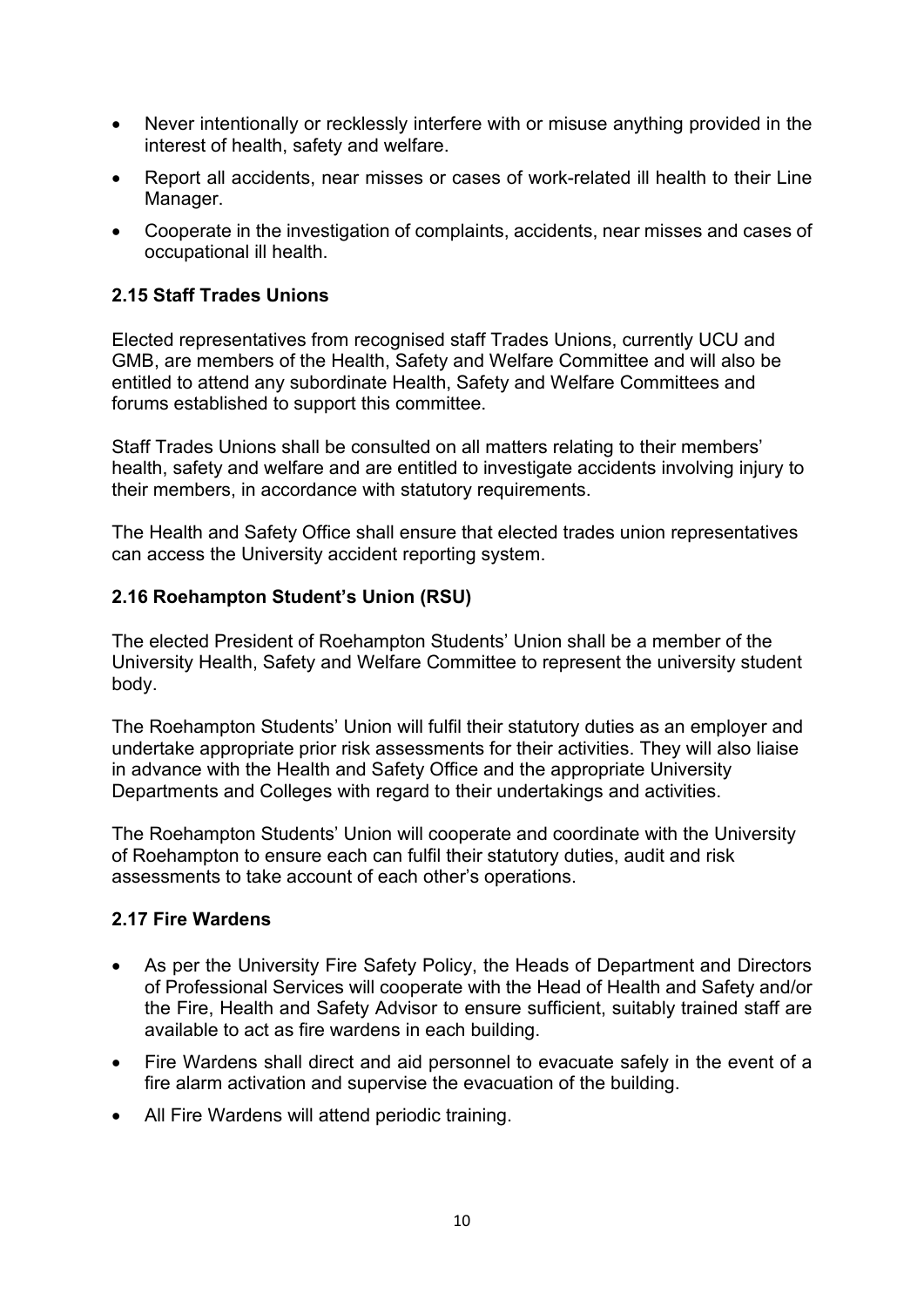# <span id="page-11-0"></span>**2.18 First Aid**

The Head of Security and Logistics, and relevant Directors and Deans shall cooperate with the Head of Health and Safety to ensure that sufficient appropriately trained staff are available to fulfil the University's duty to provide first aid.

Designated first aiders shall:

- Be appointed in writing for a period not exceeding the duration of their first aid qualification.
- Make themselves immediately available to attend to injured persons when notified of an accident or other emergency.
- Provide first aid treatment in accordance with their training and summon suitable emergency response support where necessary.
- Keep appropriate records of any treatment and advice provided to injured persons.
- Attend the training necessary to maintain their competency to act as a workplace first aider.

#### <span id="page-11-1"></span>**2.19 Radiation Protection Supervisor**

Radiation Protection Supervisors (RPS) are appointed by the Dean of the relevant academic department. They have a supervisory role in assisting the University to comply with the requirements of relevant Regulations and are directly involved with work with ionising radiation sources in their schools and faculties. In collaboration with an externally appointed RPA (Radiation Protection Advisor) to the University, the RPS assist the Health and Safety Office in ensuring that the work is done in accordance with local rules.